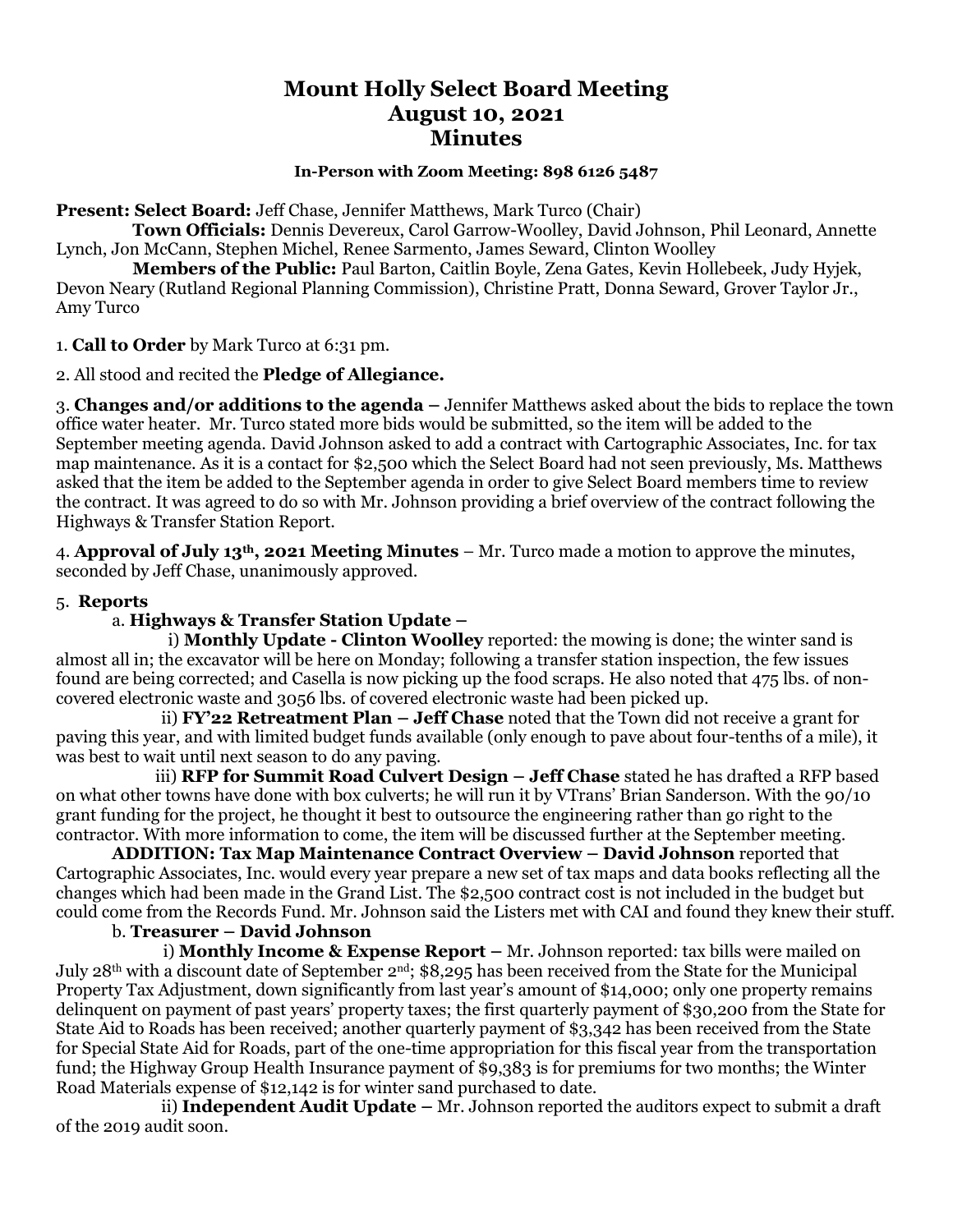Stephen Michel asked if the auditors would also be auditing the Mount Holly Volunteer Fire Department. He thought they should as the fire department budget is about 8% of the town budget, some of the fire department assets are included in the town's fixed assets, and the Town votes for and holds funds for fire department equipment. Ms. Matthews noted that the auditors had determined that the fire department was not a component unit of the Town, but a separate entity and therefore not to be part of the Town audit. Mr. Michel stated he disagreed with the auditors. Discussion ensued. Mr. Johnson stated he had specifically asked this question of the auditors and they stated that fire and rescue are not component units of the Town. He also said that the previous auditor included fire and rescue in the Notes, not in the financial statements. Mr. Turco noted that the audit RFP was for Town finances only. Ms. Matthews pointed out that as a non-profit, the fire department could seek its own audit.

c. **Mount Holly Planning Commission Update – Jon McCann** reported: the Planning Commission welcomed new Commissioner, Andy Schulz; they held their first in-person and hybrid meeting last month; they have a site visit and a subdivision hearing coming up.

d. **Mount Holly Conservation Commission Update – Phil Leonard** reported on the Commission's on-going activities: developing a case study to update the natural resources inventory, and utilizing iNaturalist for information on local plant and animal species; formulating a plan on how to restore Star Lake and participating in recent clean-up efforts; working on the shade tree preservation plan with five volunteers (more are welcome) helping out and establishing a good relationship with their counterparts in Shrewsbury.

## 6. **Ongoing & Old Business**

a. **Traffic Safety Plan Update –** Mr. Chase reported he had made a map which shows the location on town roads of the various signs the Select Board agreed to put up; the signs are now on order. Mr. Chase also met with Devon Neary from the Rutland Regional Planning Commission (RRPC) to discuss an ordinance and traffic studies. Mr. Neary introduced himself as the RRPC's transportation planner. He noted he was working on a similar project in Shrewsbury, a town which is also experiencing lots of speeders on rural roads. Mr. Neary stated that to change a speed limit without a traffic study is not enforceable, the traffic study is data driven, and a blanket speed limit on all roads is not allowed. The RRPC uses a counter on the specified roads for about week. The data collected is utilized for any speed limit changes in conjunction with information on land use, road geometry, school zones and the like. He recommended developing a priority list of roads to be studied. Given current commitments, he said it would probably be late September or October before the RRPC could conduct the traffic studies. Mr. Turco asked about cost. As a RRPC member town, Mr. Neary replied there is no cost. Mr. Neary also recommended setting up a road advisory committee comprised of the road foreman, Select Board and Planning Commission members to meet every month or so to look at and address traffic safety issues. In response to a question from Annette Lynch, Mr. Neary replied that the data collected includes the number, class (axles & weight), and speed of vehicles, and the time of day. In response to a question from Mr. Michel, Mr. Neary stated that radar speed signs are available to towns from the Vermont State Police and the Sherriff. The signs are loaned to the town for anywhere from a week to a month and they are most effective if moved around. The signs can also be purchased for about \$5,000 with a grant possible to cover half the cost. In response to a question from Paul Barton, Mr. Neary stated that any markings on town roadways must comply with federal MUTC standards and towns are limited by those standards in what they can do. In response to a question from Dennis Devereux regarding VT Route 103 at the flashing light, Mr. Chase responded that would be a good topic for a road advisory committee. Discussion ensued. The Select Board agreed to do traffic studies based on a prioritized list of roads with the studies to be done in late September/early October by the RRPC. The priority roads are Belmont, Healdville, Tarbellville, Maple Hill, Old Turnpike, Shunpike and Hortonville. Gates Road is also possible.

Mr. Chase also reported on his meeting with the property owner along Old Turnpike Road regarding complaints about the lights the owner had installed there. They discussed the property owner's concerns about speeding cars and safe crossing of the road by his employees. Mr. Turco expressed his concern about the lights being in the town right-of-way and liability issues. Discussion ensued about types of lights, placement, various solutions, and use of the GMP pole. Ms. Matthews pointed out that the property owner was working on moving the lights out of the right-of-way and asked if a Local Traffic Only sign could be put up to dissuade some from using Old Turnpike Road as a shortcut. Mr. Chase will look into this and he will reach out to the property owner again to discuss possible solutions.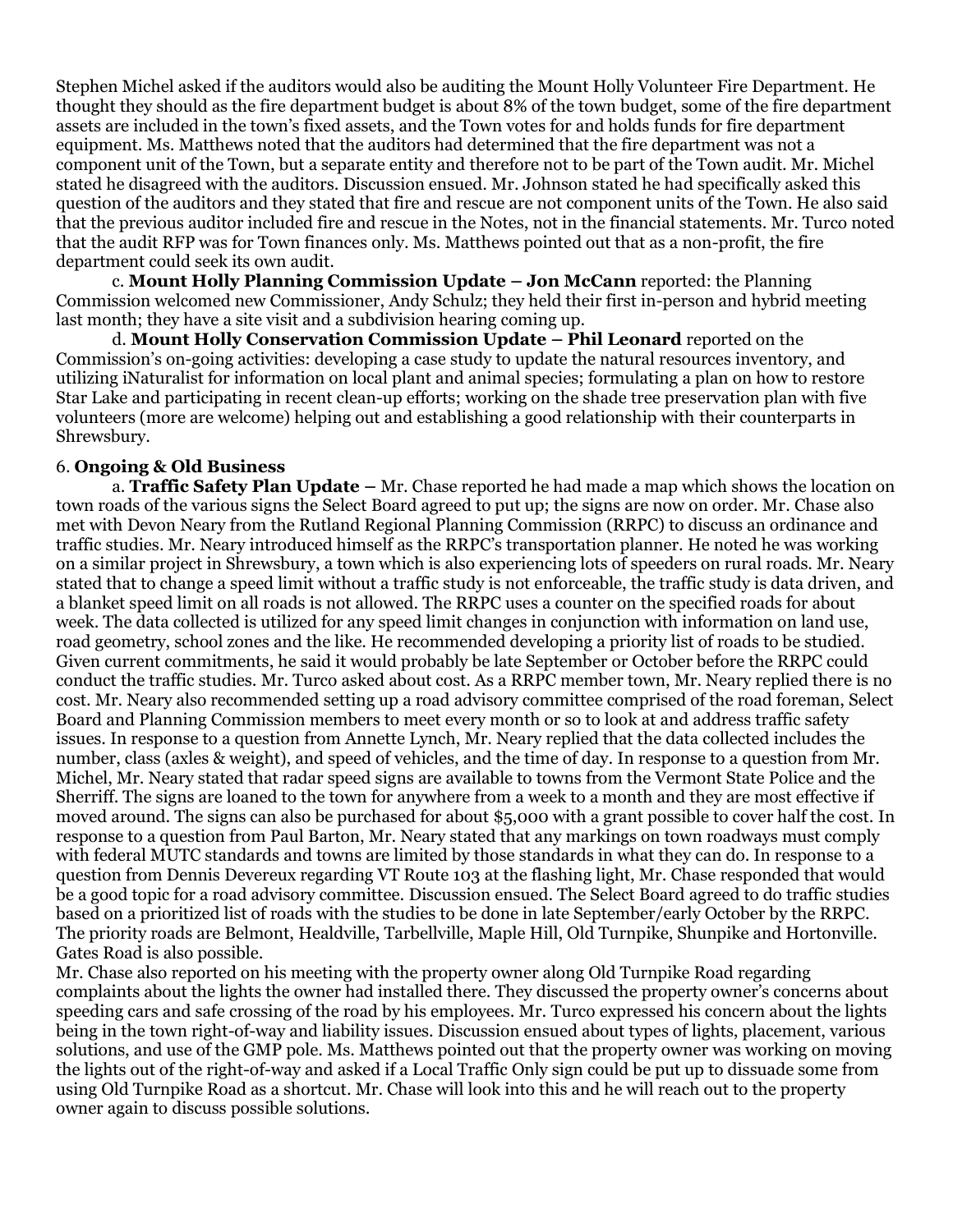b. **Junk Ordinance Enforcement – Ticket to be Issued?** After some initial clean-up was done, Ms. Matthews reported that the Select Board still had concerns about one property on VT Route 103; a letter was mailed to the property owner's son last month. As of this morning, she noted more vehicles had been removed and more clean-up had occurred on the property. Grover Taylor Jr explained that his father was an elderly man, who considered the vehicles to be gold. It was a challenging situation. Still, 14 vehicles and 50 tires had been removed. Another half-dozen vehicles could be sold if his father could find the keys. Select Board members thanked Mr. Grover for his efforts. Ms. Matthews asked that the property and the remaining vehicles, which Mr. Taylor says are registered and insured, be kept as neat, clean and orderly as possible. The Select Board agreed to give Mr. Taylor additional time to continue the property clean-up.

Discussion ensued about the other properties in need of junk clean-up with a decision to mail follow-up letters to two property owners giving them until September 14th to do additional clean-up of accumulating debris and junk, or a ticket with fine will be issued.

c. **Town Garage Well/School Water System Letter of Reliance –** Ms. Matthews recapped the Select Board's decision to allow the Mount Holly School to access the town garage well in order to supply the School with water. She noted the Memorandum of Agreement and the Addendum both drawn up to protect the Town from any costs and liabilities associated with the design, construction, operation, permits, etc. associated with the water system. The State is now insisting that the Town as well as the School District sign all permits. Ms. Matthews reported that our attorney drew up a Letter of Reliance stating that the Town is reliant on Otter Creek Engineering's expertise in order to attest to the certifications on the permits, and any liabilities incurred by the Town signing the permits will be borne by Otter Creek Engineering and the School District. Once the School District and Otter Creek Engineering sign the letter, we will sign it. Mr. Turco stated these steps were all taken so there would be no cost to taxpayers.

d. **Other –** Ms. Matthews reported that the federal government has now reached the conclusion that Vermont does not have county governments, so the ARPA funds earmarked for county governments here will now be distributed to the municipalities. These funds will be in addition to the ARPA municipal funds; \$65,000, the first half of the municipal funds, has now been received. Mr. Turco noted we now need to decide how to utilize the funds.

#### 7. **New Business**

a. **Cider Days Road Closure – Kevin Hollebeek,** from the Mount Holly Community Association, requested that Maple Hill Road be closed for Cider Days, October 9<sup>th</sup> & 10<sup>th</sup>, from 9 am to 5 pm on Saturday and from 11 am to 5 pm on Sunday. This is the same as in past years. Mr. Turco said it was good to see community events happening again, and he made a motion to close the road as requested, seconded by Ms. Matthews, unanimously approved. Mr. Woolley asked that they put a notice out on the Newsflash and in the *Chit Chat* to notify community members of the road closure.

b. **Fuel Bids –** In order to save taxpayers money, Mr. Turco would like to reach out to at least three fuel companies for bids on fuel. Discussion ensued on which fuels and which companies. Mr. Chase will draw up a RFP for home heating fuel and on-road diesel. Fire and Rescue will be offered the option to purchase heating oil through this bid process. Companies mentioned to receive the RFP are Marcell, Champlain Oil, Cota & Cota, Gecha, Keyser and Irving. Bids will be opened at the September meeting.

c. **Conservation Commission – Four Terms Expire September 2021 –** Ms. Matthews noted that the Select Board created the five-member Conservation Commission last August. The Select Board then received nine Letters of Interest from residents and decided to appoint five to multi-year terms and four to one-year only terms. The Select Board agreed to reassess those four seats at the one-year mark. Currently, Ms. Matthews reported one of those seats is empty and one is held in name only; the other two Commissioners would like to be reappointed. Mr. Turco stated he had heard from the Commission, and they are very active and need volunteers; he did not want to disrupt their momentum. The Select Board agreed to extend those four seats for another one-year term. Mr. Turco said to put a notice out for interested townsfolk to submit letters of interest for those seats, which will be filled at the September meeting.

d. **Other –** There was no Other New Business.

8. **Citizen Comments –** Caitlin Boyle spoke of the drug activity occurring on Gates Road where she resides with her children. She has spoken with the VT State Police, who are monitoring the activity there. Ms. Boyle is also concerned about the neighboring property where there is lots of nighttime activity and lots of needles around. Christine Pratt spoke of her concerns about the person from that area who wanders into other people's houses. Mr. Turco recommended calling the VT State Police immediately. He also suggested Ms. Boyle contact